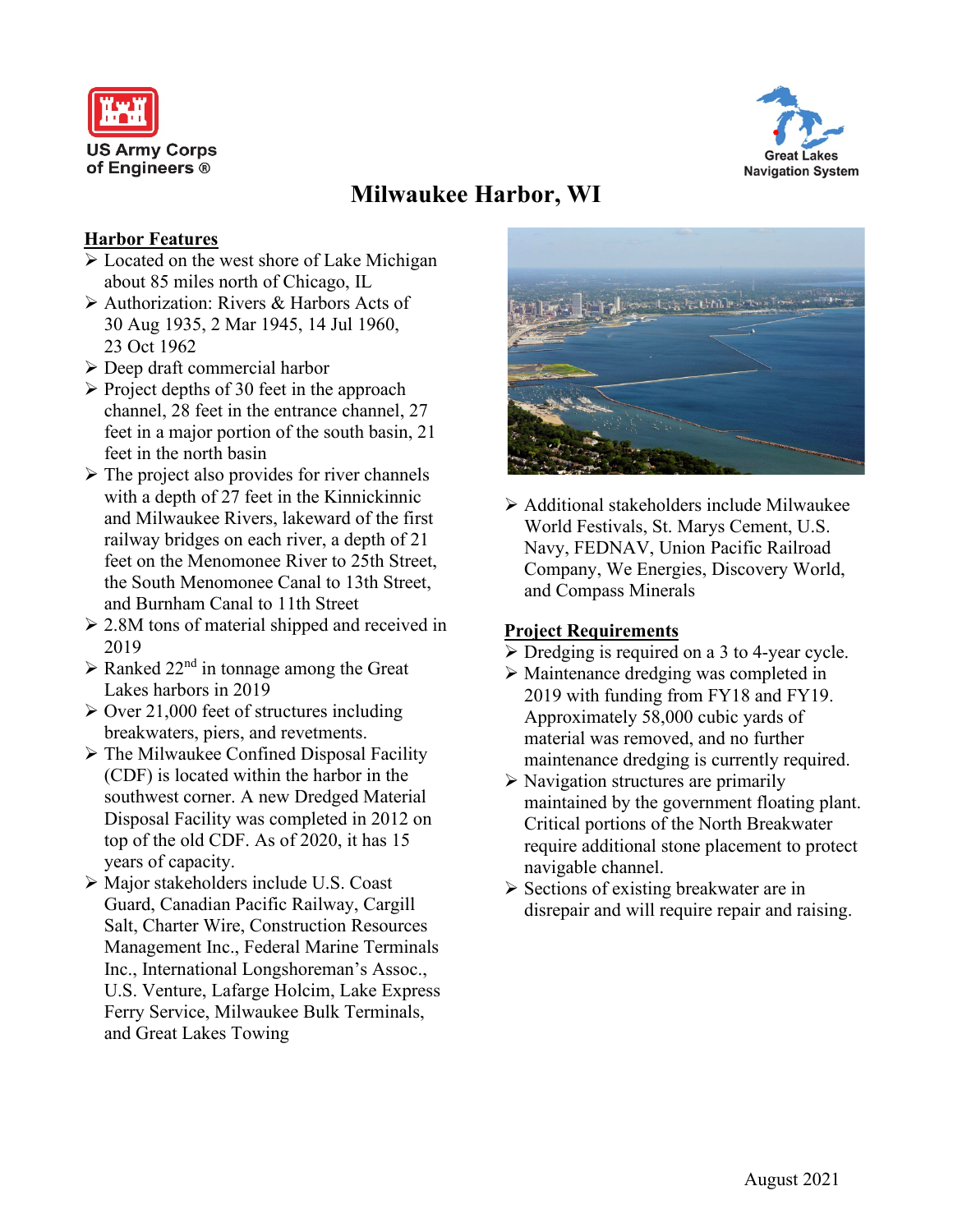# **Consequences of Not Maintaining the Project**

- $\triangleright$  If the harbor were closed to commercial traffic, commodities would have to be transported by rail and truck. This would increase annual emission rates by over 20.9M lbs of harmful particulate matter (PM-10) and increase costs by \$4.7M due to increased railroad related accidents, and \$3.1M due to increased trucking related accidents.
- $\triangleright$  Light loading; loss of between 1 and 2 feet of channel depth results in increased transportation costs of between \$311K and \$1M annually.
- Loss of up to \$24.8M in regional purchases and \$34.4M in state and federal tax revenue.

## **Transportation Importance**

- $\triangleright$  Major receiving and shipping port on the Great Lakes and serves as a harbor of refuge.
- Commodities include non-metal minerals, coal, corn, soybeans, peas, cement, sand, gravel, and manufactured goods.
- $\triangleright$  Transportation hub for car ferry service crossing Lake Michigan and a new terminal for cruise ships.
- $\triangleright$  Waterborne transportation facilitated by the harbor supports \$136.6M in business revenue, 621 direct, indirect, and induced jobs, and \$43.8M in labor income to the transportation sector.

#### **Transportation Importance (cont'd)**

- $\triangleright$  Commodities handled by the harbor support \$2.9B in business revenue, 16,439 direct, indirect, and induced jobs, and \$826M in labor income.
- $\triangleright$  The Port of Milwaukee is the Mississippi River and inland waterway system's most northern connection to the Great Lakes system. Due to its strategic location, accessibility to deep-draft vessels, river barges, and Class I railways, and its heavy lift cranes and large amounts of lay down space, the Port of Milwaukee is expected to continue to play a key role in the growth of Midwest wind energy equipment transportation.
- The U.S. Coast Guard's Sector Lake Michigan is located in Milwaukee, WI and is responsible for all Coast Guard missions on Lake Michigan and surrounding navigable waterways, including Search and Rescue, Law Enforcement, Aids to Navigation, Marine Safety, and Homeland Security.